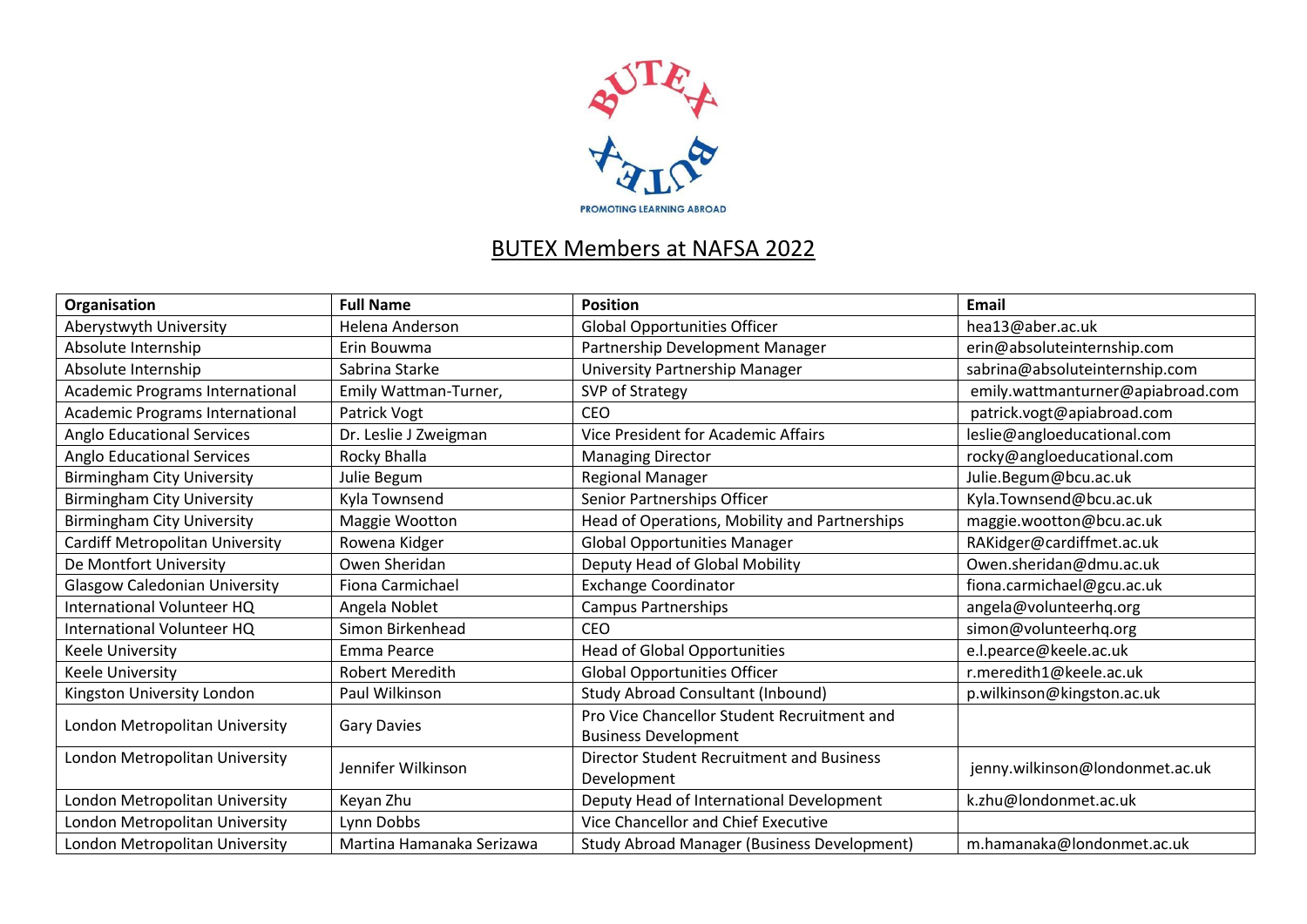| London Metropolitan University                                 | <b>Meghan Godding</b>     | Senior International Officer (North America)                          | meghan.godding@londonmet.ac.uk       |
|----------------------------------------------------------------|---------------------------|-----------------------------------------------------------------------|--------------------------------------|
| London Metropolitan University                                 | <b>Noelle Connaughton</b> | <b>Study Abroad Officer</b>                                           | n.connaughton@londonmet.ac.uk        |
| London Metropolitan University                                 | Simona Boeva              | Head of International Development                                     | simona.boeva@londonmet.ac.uk         |
| London Metropolitan University                                 | Susan Wharton             | Study Abroad Programme Manager                                        | s.wharton@londonmet.ac.uk            |
| Manchester Metropolitan University                             | Alastair Melville         | <b>Study Abroad and Exchanges Manager</b>                             | exchanges@mmu.ac.uk                  |
| Manchester Metropolitan University                             | Tomoko Endersby           | <b>Study Abroad and Exchanges Manager</b>                             | exchanges@mmu.ac.uk                  |
| <b>Newcastle University</b>                                    | Adam Richardson           | <b>International Relations and Partnerships Officer</b>               | Adam.Richardson2@ncl.ac.uk           |
| <b>Newcastle University</b>                                    | Dimitra Boutsioukis       | Senior International Mobility Manager                                 | Dimitra.Boutsioukis@ncl.ac.uk        |
| <b>Newcastle University</b>                                    | James Wade                | <b>Internationalisation Manager</b>                                   | James.Wade@ncl.ac.uk                 |
| <b>Newcastle University</b>                                    | Vikki Hedges              | <b>Study Abroad Manager</b>                                           | vikki.hedges@newcastle.ac.uk         |
| Northumbria University                                         | Alejandra Vicencio        | <b>Head of International Mobility</b>                                 | alejandra.vicencio@northumbria.ac.uk |
| Nottingham Trent University                                    | Chris Crabot              | Associate Director, NTU Global                                        | Associate Director, NTU Global       |
| <b>Nottingham Trent University</b>                             | Clare Newstead            | Associate Director, NTU Global                                        | clare.newstead@ntu.ac.uk             |
| Nottingham Trent University                                    | Paulina Swann             | International Mobility Manager, NTU Global                            | paulina.swann@ntu.ac.uk              |
| SOAS University of London                                      | Rachel Gover              | Study Abroad and Exchange Partnerships Officer                        | rg46@soas.ac.uk                      |
| St Mary's University Twickenham                                | Nina Langlie              | <b>International Mobility Manager</b>                                 | nina.langlie@stmarys.ac.uk           |
| The London School of Economics and<br><b>Political Science</b> | Will Breare-Hall          | Student Recruitment and Study Abroad Manager                          | W.S.Breare-Hall@lse.ac.uk            |
| University College London                                      | <b>Catriona Hanks</b>     | Head of Study Abroad and International Student<br>Support             | c.hanks@ucl.ac.uk                    |
| University College London                                      | Charlotte Pike            | <b>International Partnerships Coordinator</b>                         | c.odell@ucl.ac.uk                    |
| University College London                                      | Jo Turner                 | Liaison & Recruitment Manager                                         | jo.turner@ucl.ac.uk                  |
| University for the Creative Arts                               | Linda Hallback            | <b>Head of Global Engagement</b>                                      | linda.hallback@uca.ac.uk             |
| University for the Creative Arts                               | Ruth Law                  | Global Mobility and Student Experience Manager -<br><b>UCA Global</b> | Ruth.Law@uca.ac.uk                   |
| University of Bath                                             | Amy Riddle                | <b>International Mobility Officer</b>                                 | ar2137@bath.ac.uk                    |
| University of Bath                                             | Jessica Carwardine        | International Partnerships Officer                                    | jc3305@bath.ac.uk                    |
| University of Brighton                                         | Mary Jones                | <b>Study Abroad Office Manager</b>                                    | mary.p.jones@brighton.ac.uk          |
| University of Bristol                                          | <b>Beverley Orr-Ewing</b> | <b>Head of Global Opportunities</b>                                   | bev.orr-ewing@bristol.ac.uk          |
| University of Bristol                                          | Edith Li Ross             | Deputy Head of Global Opportunities (Outbound<br>students)            | edith.liross@bristol.ac.uk           |
| University of Bristol                                          | <b>Eloise Dunmall</b>     | <b>Global Opportunities Officer</b>                                   | ellie.dunmall@bristol.ac.uk          |
| University of Bristol                                          | Jake George               | School of Accounting & Finance International officer                  | jake.george@bristol.ac.uk            |
| University of Bristol                                          | Lucy Millington           | <b>Global Opportunities Officer</b>                                   | lucy.millington@bristol.ac.uk        |
| University of Bristol                                          | Natasha Kerven            | School of Economics International Officer                             | natasha.kerven@bristol.ac.uk         |
| University of Bristol                                          | Samantha Finegold         | Deputy Head of Global Opportunities (Incoming<br>students)            | Samantha.finegold@bristol.ac.uk      |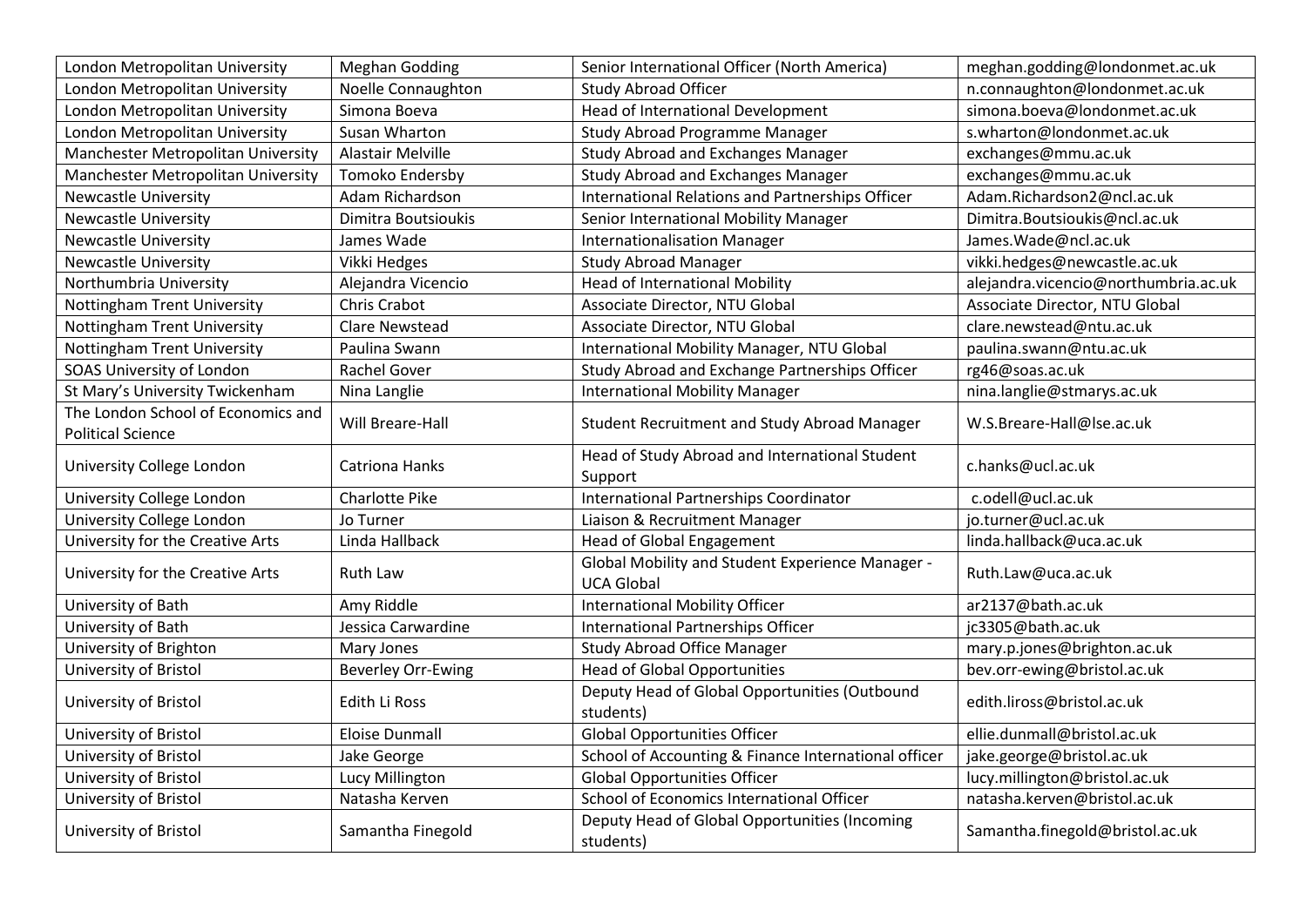| University of Dundee            | Joanne Bradley          | Go Abroad Lead                                      | j.v.bradley@dundee.ac.uk             |
|---------------------------------|-------------------------|-----------------------------------------------------|--------------------------------------|
| University of Dundee            | Lauren Donachie         | Go Abroad Officer                                   | I.donachie@dundee.ac.uk              |
| University of East Anglia       | <b>Brittany Hopkins</b> | Study Abroad & Exchange Partnerships Officer        | Brittany.Hopkins@uea.ac.uk           |
| University of East Anglia       | Katrien Verbruggen      | <b>Study Abroad Manager</b>                         | K.Verbruggen@uea.ac.uk               |
| University of Edinburgh         | Debs Coutts             | <b>Study Abroad Manager</b>                         | debbie.coutts@ed.ac.uk               |
| University of Essex             | Joe Young               | <b>International Experience Manager</b>             | jyounge@essex.ac.uk                  |
| University of Essex             | Rosie Bonny             | <b>Essex Abroad Manager</b>                         | rosie.bonny@essex.ac.uk              |
| University of Exeter            | Anna Moscrop            | <b>Global Opportunities Manager</b>                 | A.S.Moscrop@exeter.ac.uk             |
| University of Exeter            | Ariana Sevilla          | <b>Global Opportunities Officer (Inbound)</b>       | a.sevilla@exeter.ac.uk               |
| University of Exeter            | <b>Clare Crick</b>      | <b>Global Development Advisor</b>                   | c.crick@exeter.ac.uk                 |
| University of Exeter            | Stephanie Shapland      | <b>Global Development Advisor (Business School)</b> | s.v.shapland@exeter.ac.uk            |
| University of Glasgow           | Colette McGowan         | <b>International Opportunities Officer</b>          | Colette.McGowan@glasgow.ac.uk        |
| University of Hull              | Alice McLuckie          | <b>Head of Global Experience</b>                    | a.c.mcluckie@hull.ac.uk              |
| University of Leeds             | Ben Oldham              | <b>Head of Global Opportunities</b>                 | B.Oldham@leeds.ac.uk                 |
| University of Leeds             | Ciara Middleton         | <b>Study Abroad Assistant Manager</b>               | c.middleton@leeds.ac.uk              |
| University of Leeds             | Helen Burdette          | Partnerships Officer                                | h.burdette@adm.leeds.ac.uk           |
| University of Liverpool         | Dave Murphy             | <b>Global Opportunities Manager (Inbound)</b>       | d.murphy11@liverpool.ac.uk           |
| University of Liverpool         | Eleanor Ehlen           | <b>Global Opportunities Manager (Outbound)</b>      | eleanor.ehlen@liverpool.ac.uk        |
| University of Liverpool         | Sarah Husain            | <b>Head of Global Opportunities</b>                 | sabowers@liverpool.ac.uk             |
| University of Roehampton        | Chloe Green             | <b>Study Abroad Manager</b>                         | chloe.green@roehampton.ac.uk         |
| University of Roehampton        | Gina Ralph              | Roehampton Abroad Officer (Outward Mobility and     | gina.ralph@roehampton.ac.uk          |
|                                 |                         | Exchanges)                                          |                                      |
| University of Roehampton        | Nathaniel Arkwright     | Roehampton Abroad Officer                           | nathaniel.arkwright@roehampton.ac.uk |
| University of Roehampton        | Neil Haddock            | <b>Head of International Recruitment</b>            | neil.haddock@roehampton.ac.uk        |
| University of Salford           | Inez Janna Summers      | International Opportunities Officer                 | I.Summers@salford.ac.uk              |
| University of Sheffield         | <b>Claire Hunter</b>    | <b>Global Opportunities Manager</b>                 | c.j.hunter@sheffield.ac.uk           |
| University of Southampton       | Gemma Roberts           | Study Abroad and Exchange Manager                   | G.Barnes@soton.ac.uk                 |
| <b>University of St Andrews</b> | Andrzej Hagger          | <b>Student Mobility Officer (Inbound)</b>           | ah21@st-andrews.ac.uk                |
| <b>University of St Andrews</b> | Mauireen Quinn          | <b>Travel and Events Coordinator</b>                | mq23@st-andrews.ac.uk                |
| University of Surrey            | Agila Kaleem            | <b>International Mobility Officer</b>               | agila kaleem@hotmail.com             |
| University of Surrey            | Elizabeth Lynch         | <b>International Mobility Manager</b>               | e.lynch@surrey.ac.uk                 |
| University of Surrey            | <b>Emily Bushnell</b>   | <b>Student Mobility Coordinator</b>                 | e.bushnell@surrey.ac.uk              |
| <b>University of Sussex</b>     | Rohan McCarthy-Gill     | Head of Global Mobility and Chair of BUTEX          | r.d.mccarthy-gill@sussex.ac.uk       |
| University of the Arts London   | <b>Ashley Palmer</b>    | International Partnerships & Development Manager    | a.palmer@arts.ac.uk                  |
| University of Warwick           | Maria Fox               | Short Term Mobility Manager                         | maria.fox@warwick.ac.uk              |
| University of Westminster       | <b>Eduardo Lees</b>     | <b>Head of Global Mobility</b>                      | e.lees@westminster.ac.uk             |
| University of Westminster       | Hannah Clark            | <b>Education Abroad Officer</b>                     | h.clark1@westminster.ac.uk           |